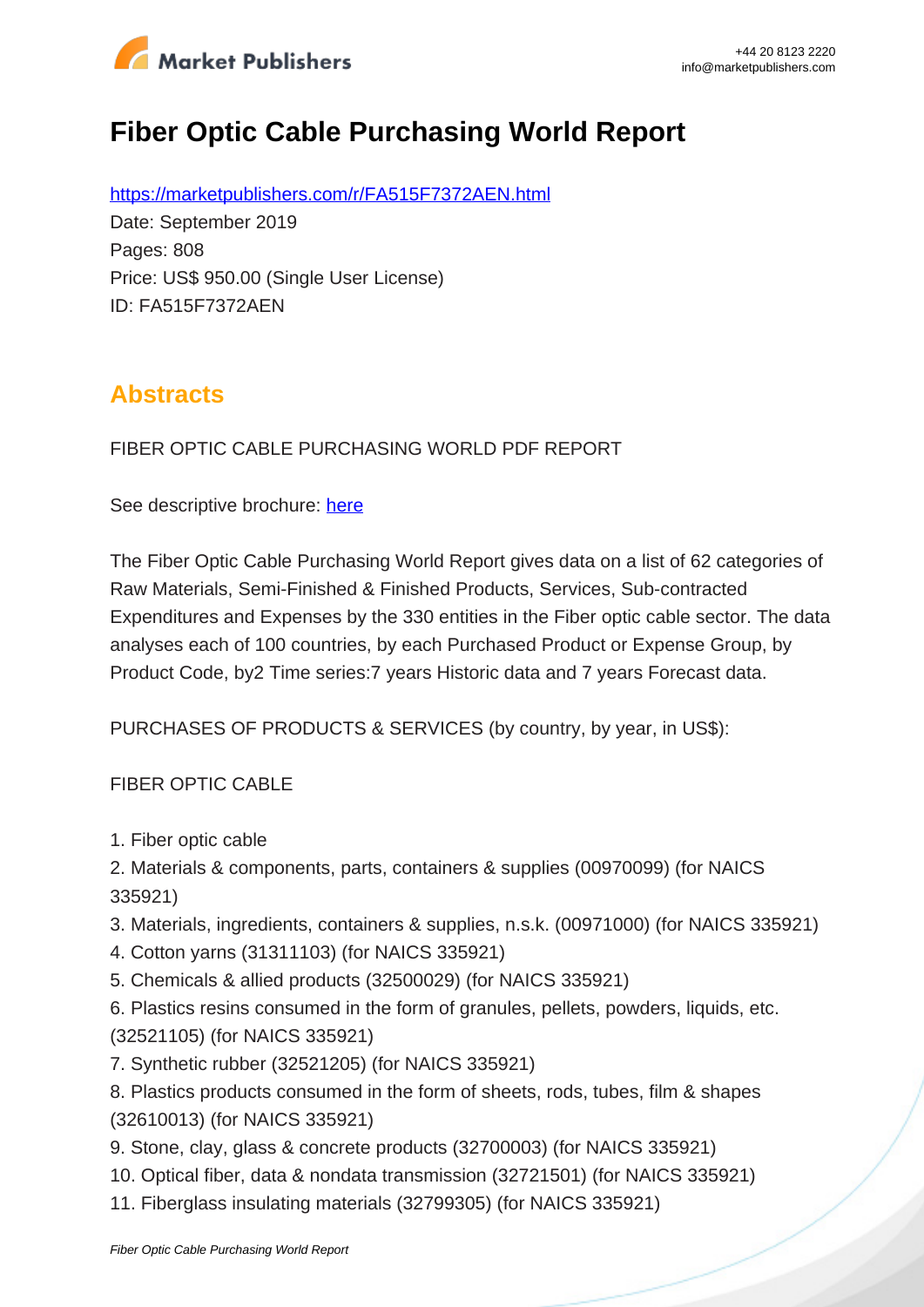

12. Aluminum & alloy shapes & forms (not castings, forgings & fabricated metals) (33100071) (for NAICS 335921)

13. Nonferrous shapes & forms (not castings, forgings & fabricated metals) (33100079) (for NAICS 335921)

14. Bare aluminum & aluminum-base alloy wire, not for redrawing (33100089) (for NAICS 335921)

15. Bare copper & copper-base alloy wire, electrical (not wire for redrawing) (33100091) (for NAICS 335921)

16. Insulated copper wire & cable (331000A5) (for NAICS 335921)

17. Steel shapes & forms (not castings, forgings & fabricated metals) (33120003) (for NAICS 335921)

- 18. Bare steel wire (33122200) (for NAICS 335921)
- 19. Copper & copper-base alloy wire for redrawing (33142119) (for NAICS 335921)

20. Copper & copper-base alloy shapes & forms & wire bar (33142147) (for NAICS 335921)

- 21. Connectors (33593105) (for NAICS 335921)
- 22. Raw & Feedstock Materials, n.e.c.
- 23. Finished Materials, n.e.c.
- 24. All other Input Materials & Components, n.e.c.
- 25. Buildings & Fittings
- 26. Plant & Equipment
- 27. Vehicles & Equipment
- 28. Data Processing, Software & Office Equipment
- 29. Miscellaneous Capital Purchases
- 30. New Technology Purchases
- 31. Process Technology Purchases
- 32. Research & Development Purchases
- 33. Fuel Purchases
- 34. Energy Purchases
- 35. Sub-Contracted Work Purchased
- 36. After-Sales Services Purchased
- 37. Technical Process Services Purchased
- 38. Technical Product Services Purchased
- 39. Legal & Public Relations Services Purchased
- 40. Leasing of Buildings
- 41. Rental & Leasing of Equipment
- 42. Financial Services Purchased
- 43. Building Maintenance & Services Purchased
- 44. Equipment Maintenance & Services Purchased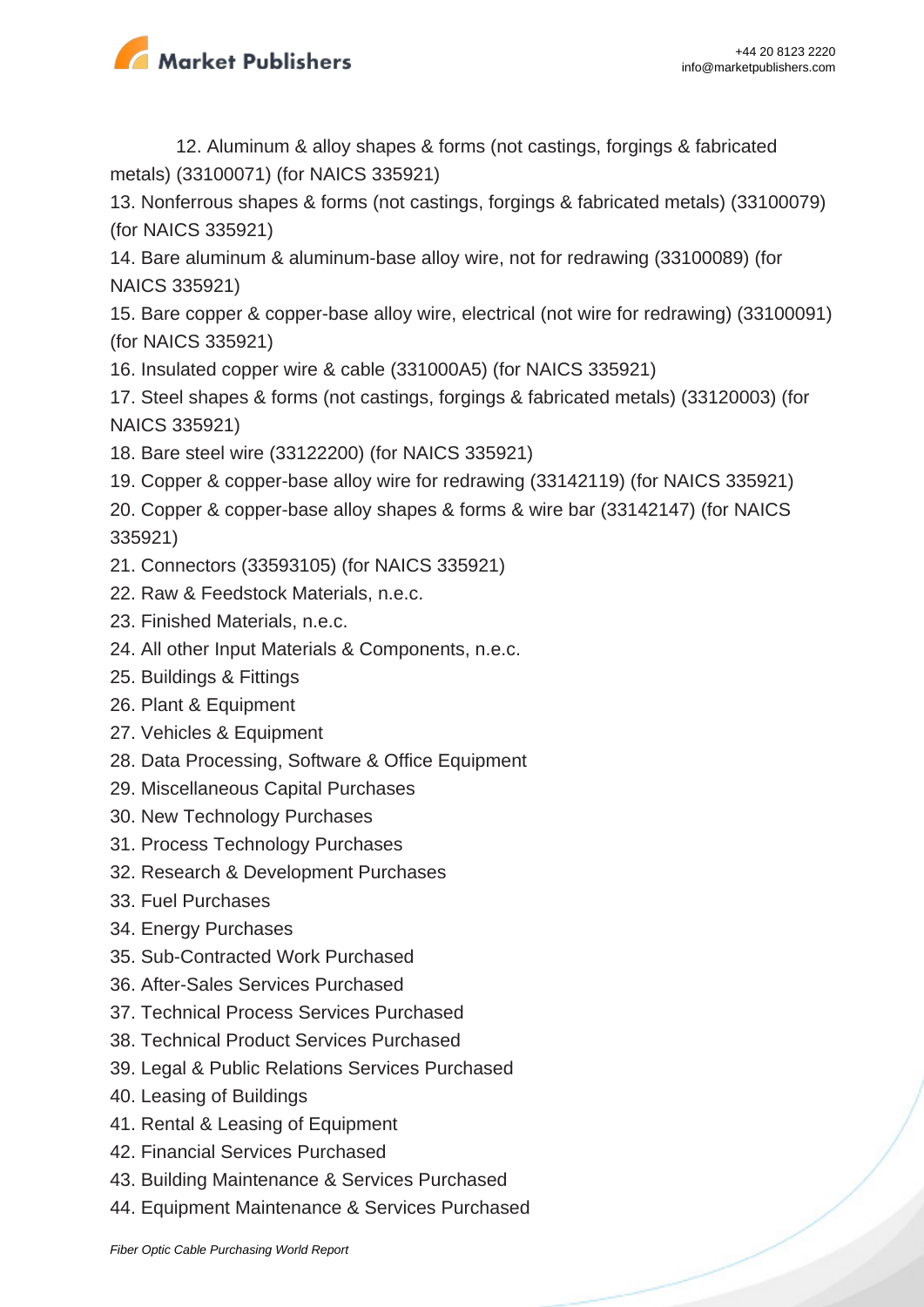

- 45. Services Purchased
- 46. Telecommunications & Data Services
- 47. Travel, Hotel & Subsistence Purchased
- 48. Office Supplies, Mailing,
- 49. Advertising Services & Media Purchases
- 50. Advertising Materials Purchases
- 51. Point of Sales Materials Purchases
- 52. Promotional Materials & Services Purchases
- 53. Sales Materials & Promotional Print
- 54. Contracted Logistics Services
- 55. Logistics Services Purchased
- 56. Contracted Warehouse & Storage Services
- 57. Warehouse & Storage Purchases
- 58. Contracted Product Handling Services
- 59. Product Handling Services Purchased
- 60. Contracted Process Services
- 61. Product Process Service Purchases

**Purchasing Data:** the report contains aggregated data from 330 Companies or Organisations (worldwide) with their purchasing data for each of the62 Product or Expenses Purchasing Groups, by each country, by each Year.

**Financial Data:** the report gives the aggregated Financial and Balance Sheet data, by each country, by each Year.

**Industry Data:** the report gives the aggregated Industry Data, by each country, by Year.

This Fiber Optic Cable Purchasing World Report is a PDF Summary Edition.808 pages. Updated monthly.

**UPGRADE:** A Purchasing World Database Edition of this report is available which covers200 countries by each of the62 Purchasing/Expenses Categories from1997 with a forecast to2046. This is a very large database with2133 pages,9717 spreadsheets,9796 database tables,581 illustrations. The report contains a number of Access databases which are an analogue of U.S. Government databases, and have the same database structures, datasets, field names, et al. The Database Edition is correlated with the U.S. Government NAICS/SIC code 335921.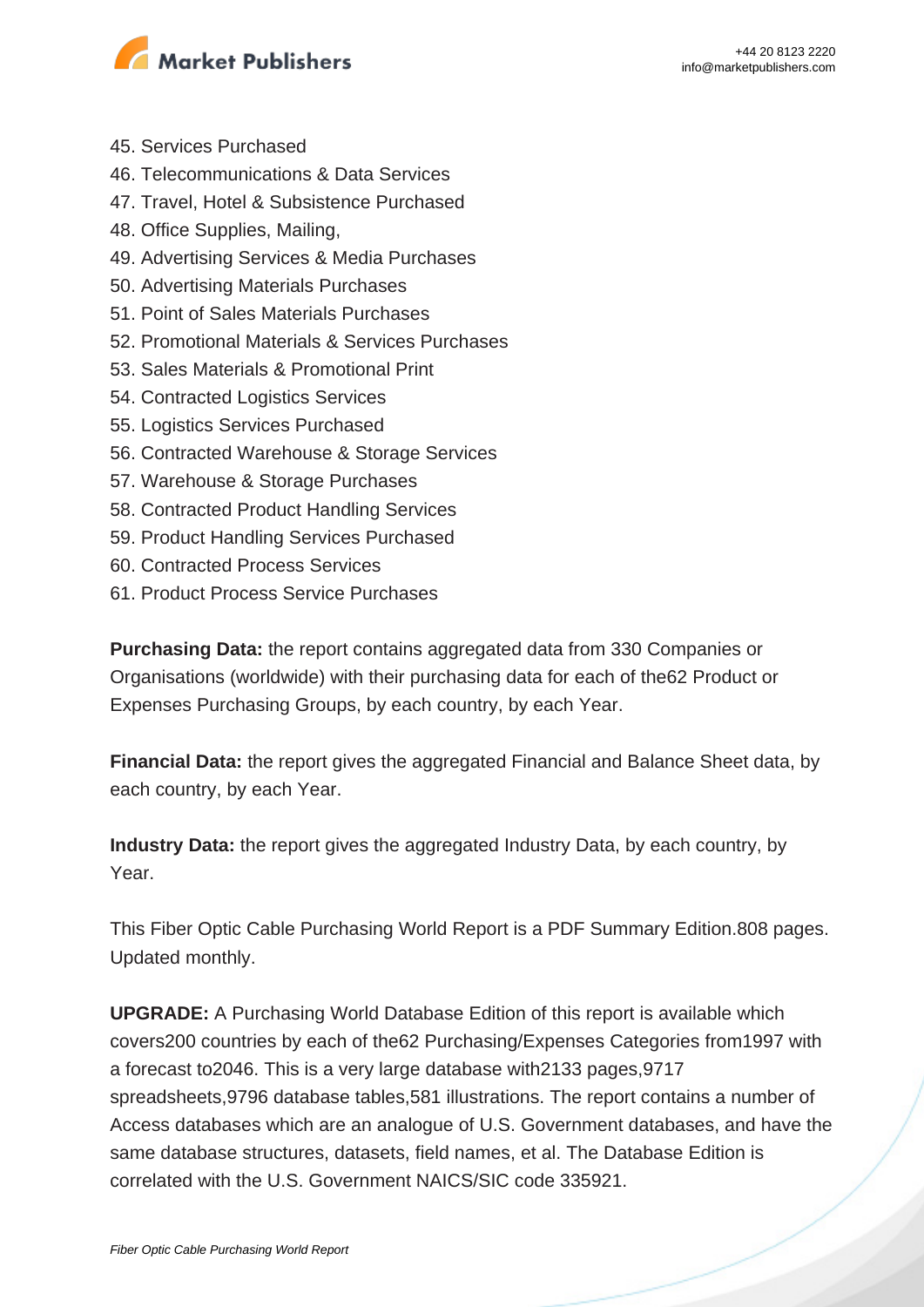

Purchasing Volume and Unit data is available on request.

Data on the individual 330 Purchasing Companies or Organisations is available at any time during (12 months) from the After-Sales Service.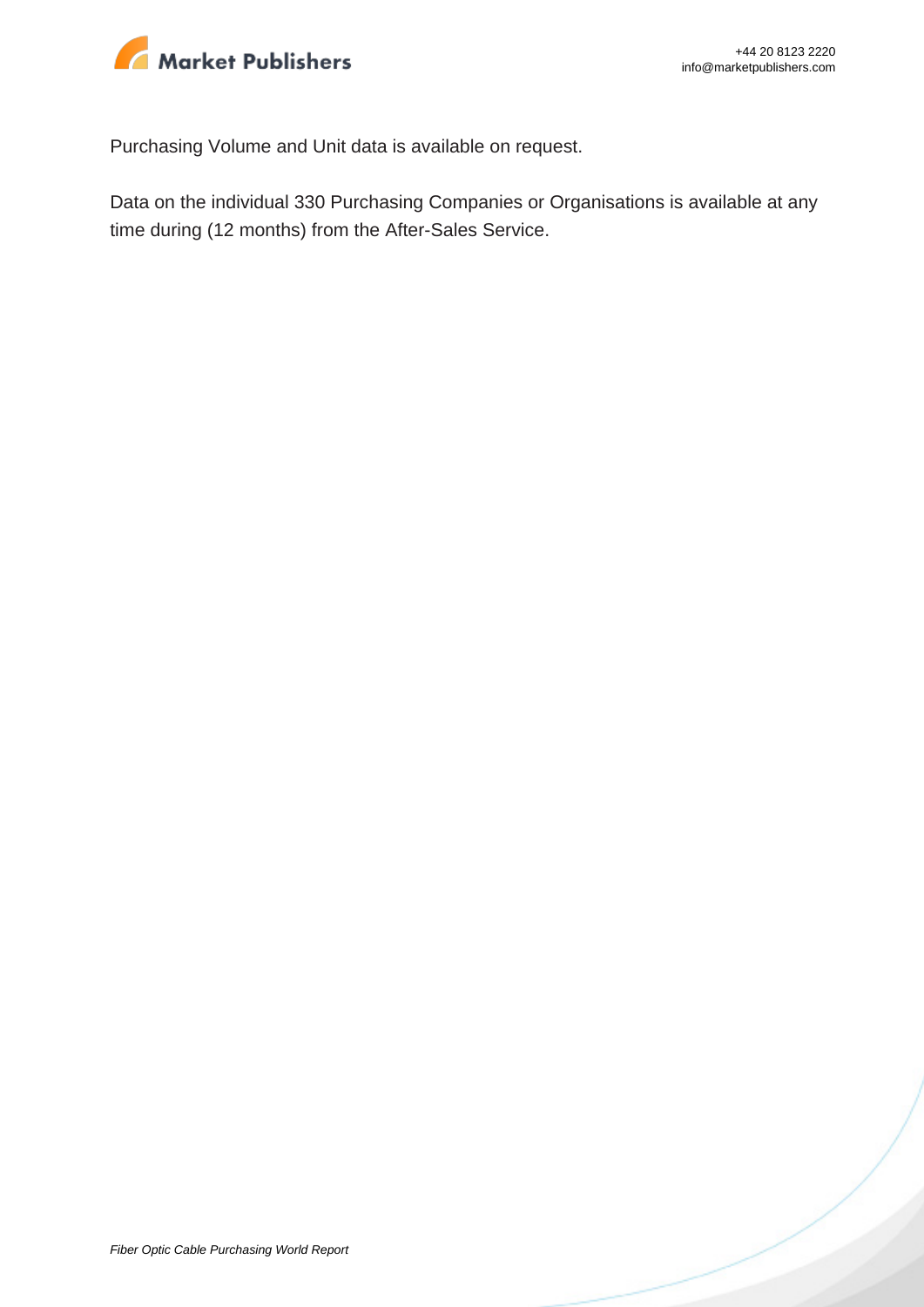

### **Contents**

FIBER OPTIC CABLE PURCHASING WORLD REPORT

Purchasing data for Fiber Optic Cable, in each country, by each of 62 Product or Expenses Purchasing Groups, by each year, in US\$ terms. Data from 330 Fiber optic cable entities worldwide.

The Fiber Optic Cable Purchasing World Report covers:

**TIME SERIES:** Historic, previous 7 years, and Forecast for next 7 years.

TABLE OF CONTENTS:

Report Specifications **Products Countries** 

World Purchasing Historic: US\$ Million World Purchasing Forecast: US\$ Million Canada & USA Purchasing Historic: US\$ Million Canada & USA Purchasing Forecast: US\$ Million Central America Purchasing Historic: US\$ Million Central America Purchasing Forecast: US\$ Million South America Purchasing Historic: US\$ Million South America Purchasing Forecast: US\$ Million Europe Purchasing Historic: US\$ Million Europe Purchasing Forecast: US\$ Million Eurasia Purchasing Historic: US\$ Million Eurasia Purchasing Forecast: US\$ Million Middle East Purchasing Historic: US\$ Million Middle East Purchasing Forecast: US\$ Million Africa Purchasing Historic: US\$ Million Africa Purchasing Forecast: US\$ Million Asia Purchasing Historic: US\$ Million Asia Purchasing Forecast: US\$ Million Oceania Purchasing Historic: US\$ Million Oceania Purchasing Forecast: US\$ Million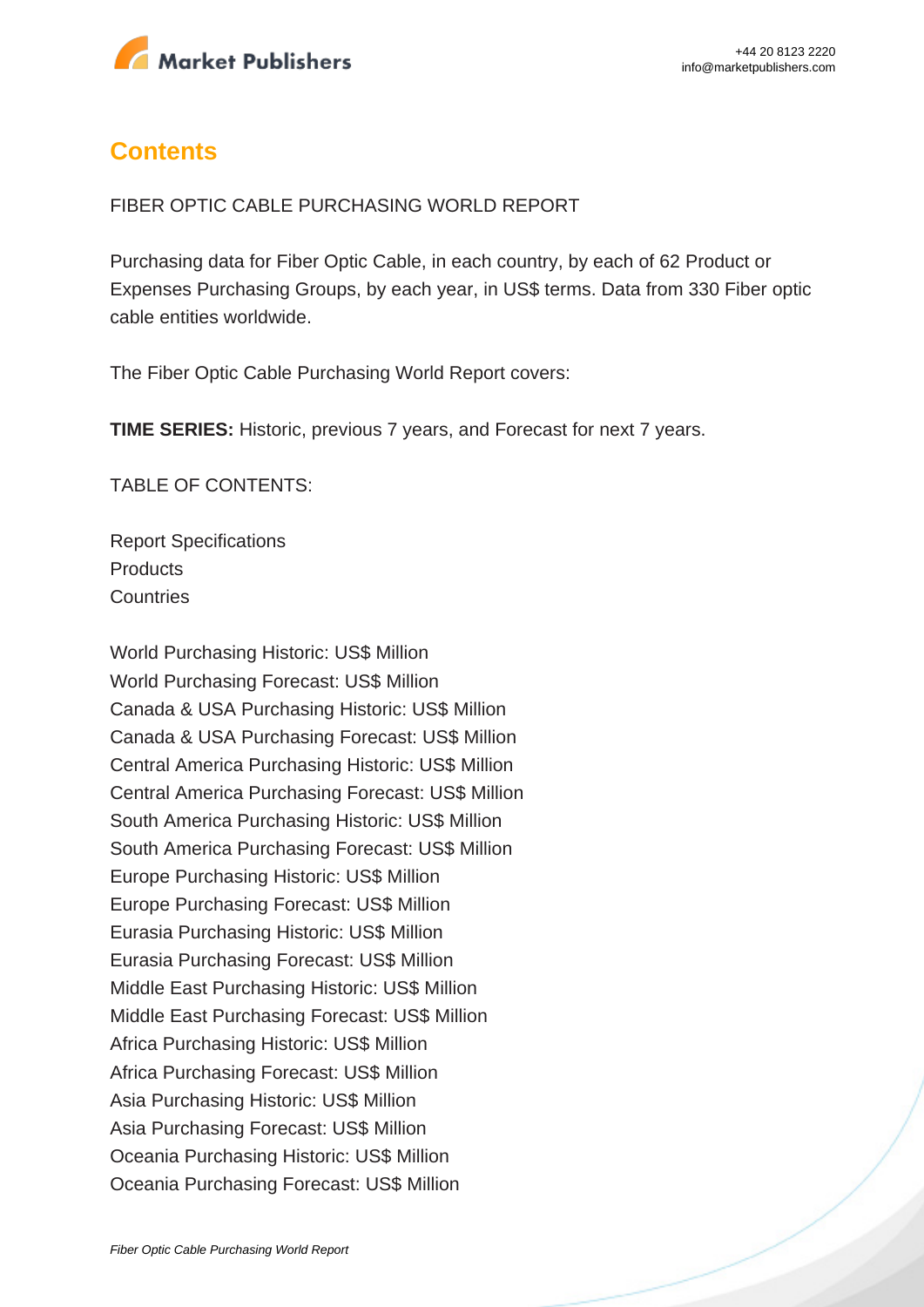

- Algeria Purchasing Historic: US\$ Million
- Algeria Purchasing Forecast: US\$ Million
- Algeria Financials Historic
- Algeria Financials Forecast
- Algeria Industry Norms
- Argentina Purchasing Historic: US\$ Million
- Argentina Purchasing Forecast: US\$ Million
- Argentina Financials Historic
- Argentina Financials Forecast
- Argentina Industry Norms
- Australia Purchasing Historic: US\$ Million
- Australia Purchasing Forecast: US\$ Million
- Australia Financials Historic
- Australia Financials Forecast
- Australia Industry Norms
- Austria Purchasing Historic: US\$ Million
- Austria Purchasing Forecast: US\$ Million
- Austria Financials Historic
- Austria Financials Forecast
- Austria Industry Norms
- Azerbaijan Purchasing Historic: US\$ Million
- Azerbaijan Purchasing Forecast: US\$ Million
- Azerbaijan Financials Historic
- Azerbaijan Financials Forecast
- Azerbaijan Industry Norms
- Bahrain Purchasing Historic: US\$ Million
- Bahrain Purchasing Forecast: US\$ Million
- Bahrain Financials Historic
- Bahrain Financials Forecast
- Bahrain Industry Norms
- Bangladesh Purchasing Historic: US\$ Million
- Bangladesh Purchasing Forecast: US\$ Million
- Bangladesh Financials Historic
- Bangladesh Financials Forecast
- Bangladesh Industry Norms
- Belarus Purchasing Historic: US\$ Million
- Belarus Purchasing Forecast: US\$ Million
- Belarus Financials Historic
- Belarus Financials Forecast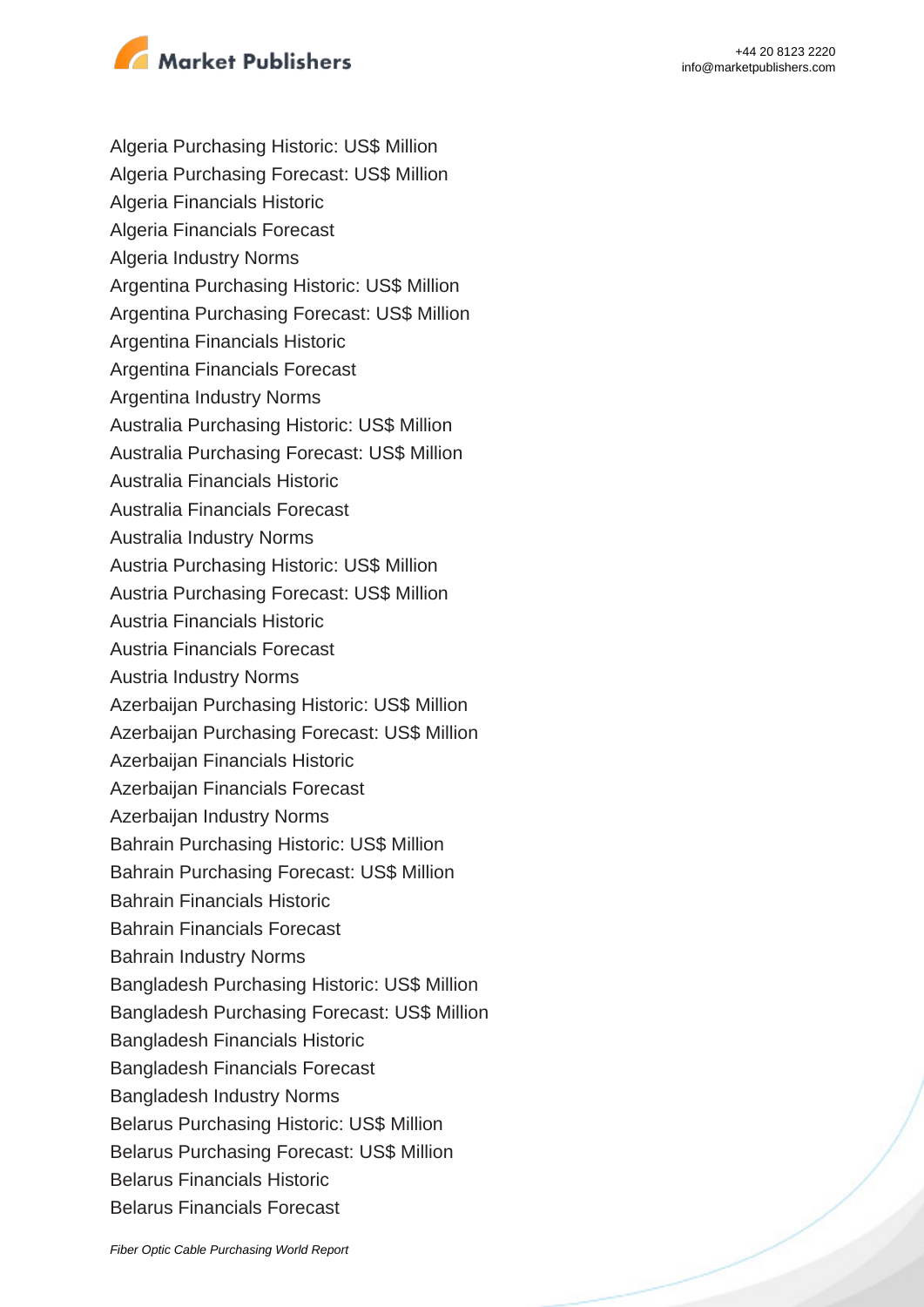

Belarus Industry Norms

- Belgium Purchasing Historic: US\$ Million
- Belgium Purchasing Forecast: US\$ Million
- Belgium Financials Historic
- Belgium Financials Forecast
- Belgium Industry Norms
- Bolivia Purchasing Historic: US\$ Million
- Bolivia Purchasing Forecast: US\$ Million
- Bolivia Financials Historic
- Bolivia Financials Forecast
- Bolivia Industry Norms
- Bosnia and Herzegovina Purchasing Historic: US\$ Million
- Bosnia and Herzegovina Purchasing Forecast: US\$ Million
- Bosnia and Herzegovina Financials Historic
- Bosnia and Herzegovina Financials Forecast
- Bosnia and Herzegovina Industry Norms
- Botswana Purchasing Historic: US\$ Million
- Botswana Purchasing Forecast: US\$ Million
- Botswana Financials Historic
- Botswana Financials Forecast
- Botswana Industry Norms
- Brazil Purchasing Historic: US\$ Million
- Brazil Purchasing Forecast: US\$ Million
- Brazil Financials Historic
- Brazil Financials Forecast
- Brazil Industry Norms
- Bulgaria Purchasing Historic: US\$ Million
- Bulgaria Purchasing Forecast: US\$ Million
- Bulgaria Financials Historic
- Bulgaria Financials Forecast
- Bulgaria Industry Norms
- Cambodia Purchasing Historic: US\$ Million
- Cambodia Purchasing Forecast: US\$ Million
- Cambodia Financials Historic
- Cambodia Financials Forecast
- Cambodia Industry Norms
- Canada Purchasing Historic: US\$ Million
- Canada Purchasing Forecast: US\$ Million
- Canada Financials Historic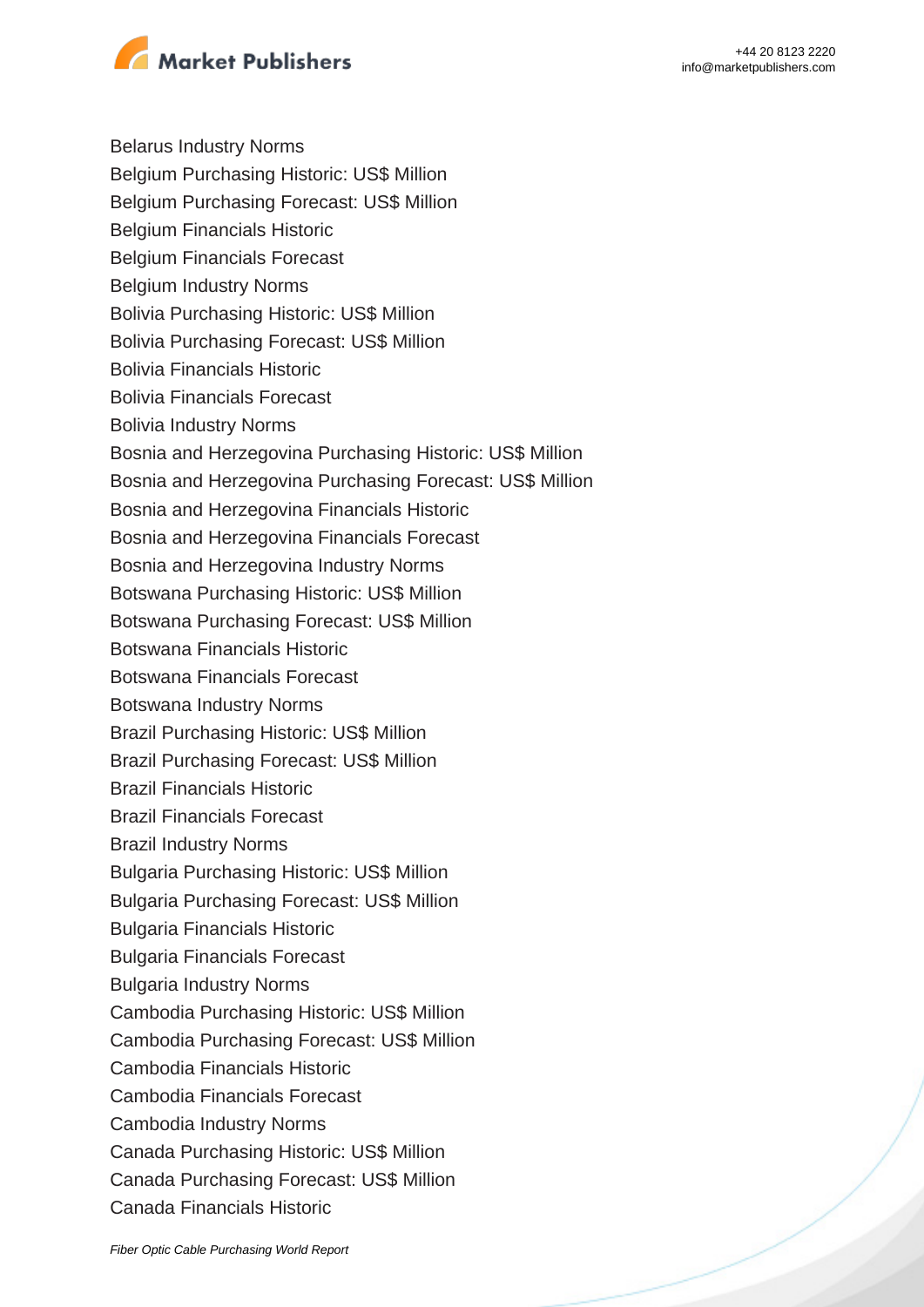



Canada Financials Forecast

- Canada Industry Norms
- Chile Purchasing Historic: US\$ Million
- Chile Purchasing Forecast: US\$ Million
- Chile Financials Historic
- Chile Financials Forecast
- Chile Industry Norms
- China Purchasing Historic: US\$ Million
- China Purchasing Forecast: US\$ Million
- China Financials Historic
- China Financials Forecast
- China Industry Norms
- Colombia Purchasing Historic: US\$ Million
- Colombia Purchasing Forecast: US\$ Million
- Colombia Financials Historic
- Colombia Financials Forecast
- Colombia Industry Norms
- Costa Rica Purchasing Historic: US\$ Million
- Costa Rica Purchasing Forecast: US\$ Million
- Costa Rica Financials Historic
- Costa Rica Financials Forecast
- Costa Rica Industry Norms
- Croatia Purchasing Historic: US\$ Million
- Croatia Purchasing Forecast: US\$ Million
- Croatia Financials Historic
- Croatia Financials Forecast
- Croatia Industry Norms
- Cuba Purchasing Historic: US\$ Million
- Cuba Purchasing Forecast: US\$ Million
- Cuba Financials Historic
- Cuba Financials Forecast
- Cuba Industry Norms
- Cyprus Purchasing Historic: US\$ Million
- Cyprus Purchasing Forecast: US\$ Million
- Cyprus Financials Historic
- Cyprus Financials Forecast
- Cyprus Industry Norms
- Czech Republic Purchasing Historic: US\$ Million
- Czech Republic Purchasing Forecast: US\$ Million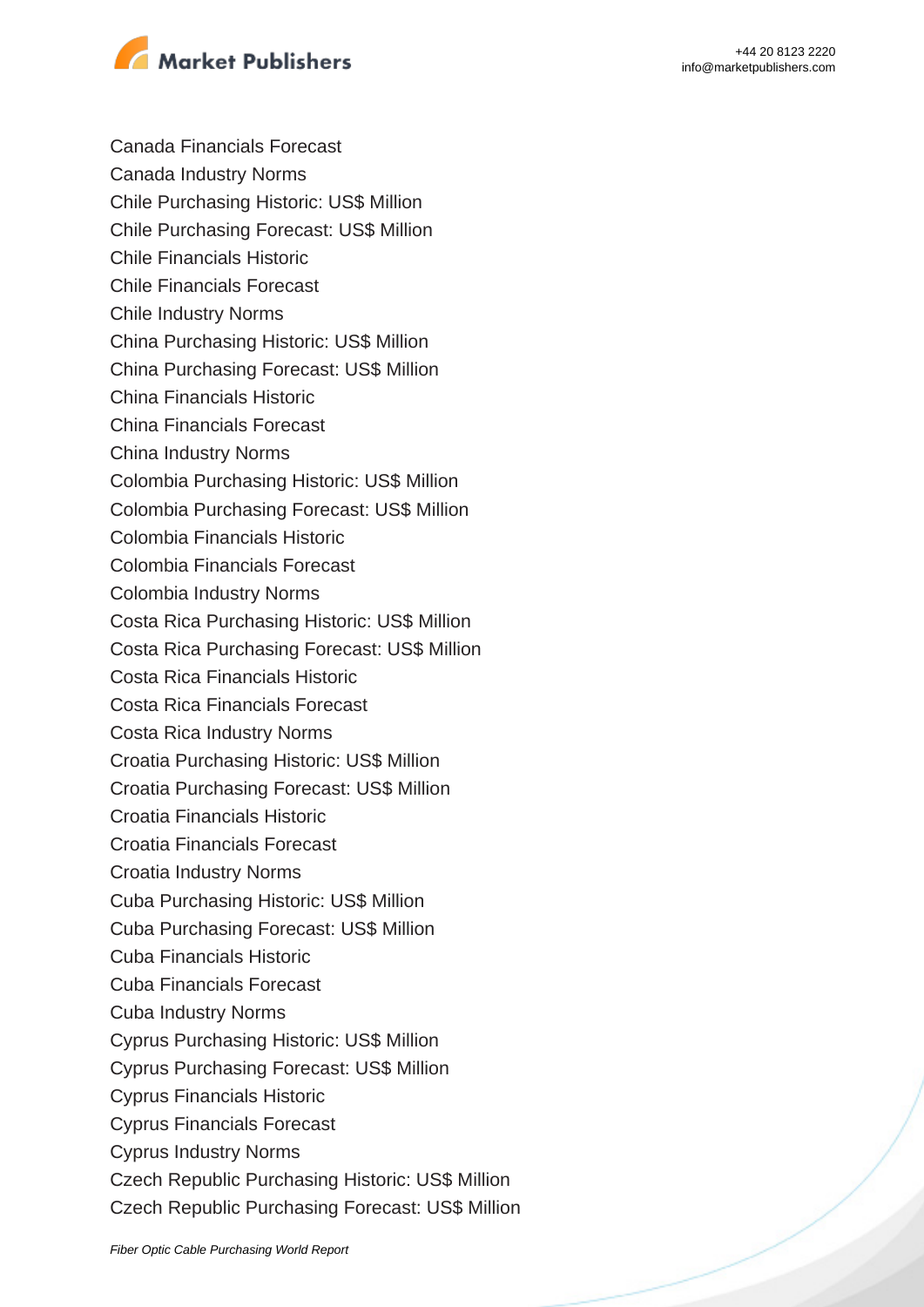

Czech Republic Financials Historic

Czech Republic Financials Forecast

Czech Republic Industry Norms

Denmark Purchasing Historic: US\$ Million

Denmark Purchasing Forecast: US\$ Million

Denmark Financials Historic

Denmark Financials Forecast

Denmark Industry Norms

Ecuador Purchasing Historic: US\$ Million

Ecuador Purchasing Forecast: US\$ Million

Ecuador Financials Historic

Ecuador Financials Forecast

Ecuador Industry Norms

Egypt Purchasing Historic: US\$ Million

Egypt Purchasing Forecast: US\$ Million

Egypt Financials Historic

Egypt Financials Forecast

Egypt Industry Norms

El Salvador Purchasing Historic: US\$ Million

El Salvador Purchasing Forecast: US\$ Million

El Salvador Financials Historic

El Salvador Financials Forecast

El Salvador Industry Norms

Estonia Purchasing Historic: US\$ Million

Estonia Purchasing Forecast: US\$ Million

Estonia Financials Historic

Estonia Financials Forecast

Estonia Industry Norms

Finland Purchasing Historic: US\$ Million

Finland Purchasing Forecast: US\$ Million

Finland Financials Historic

Finland Financials Forecast

Finland Industry Norms

France Purchasing Historic: US\$ Million

France Purchasing Forecast: US\$ Million

France Financials Historic

France Financials Forecast

France Industry Norms

French Guiana Purchasing Historic: US\$ Million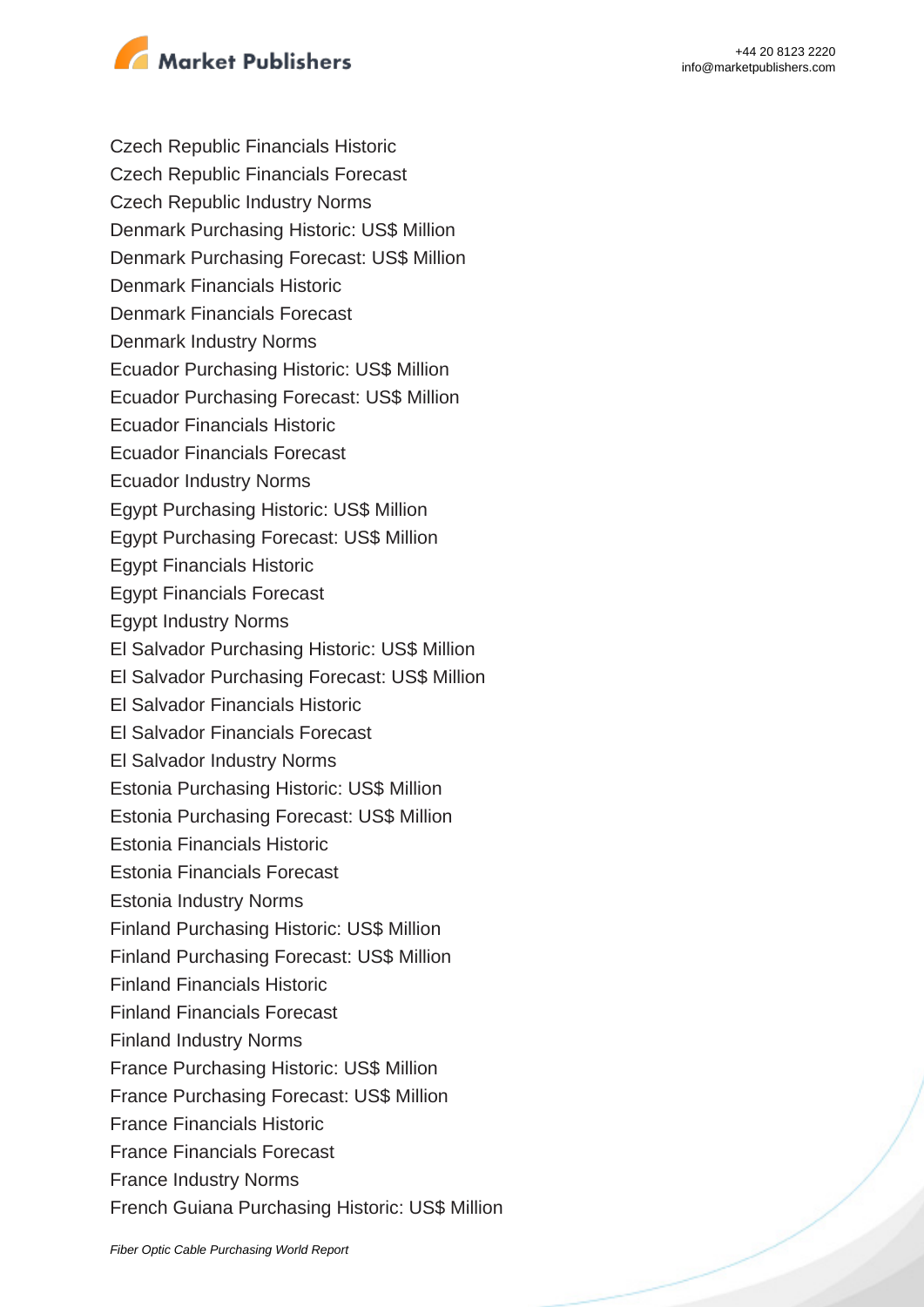

- French Guiana Purchasing Forecast: US\$ Million
- French Guiana Financials Historic
- French Guiana Financials Forecast
- French Guiana Industry Norms
- Georgia Purchasing Historic: US\$ Million
- Georgia Purchasing Forecast: US\$ Million
- Georgia Financials Historic
- Georgia Financials Forecast
- Georgia Industry Norms
- Germany Purchasing Historic: US\$ Million
- Germany Purchasing Forecast: US\$ Million
- Germany Financials Historic
- Germany Financials Forecast
- Germany Industry Norms
- Ghana Purchasing Historic: US\$ Million
- Ghana Purchasing Forecast: US\$ Million
- Ghana Financials Historic
- Ghana Financials Forecast
- Ghana Industry Norms
- Greece Purchasing Historic: US\$ Million
- Greece Purchasing Forecast: US\$ Million
- Greece Financials Historic
- Greece Financials Forecast
- Greece Industry Norms
- Guyana Purchasing Historic: US\$ Million
- Guyana Purchasing Forecast: US\$ Million
- Guyana Financials Historic
- Guyana Financials Forecast
- Guyana Industry Norms
- Honduras Purchasing Historic: US\$ Million
- Honduras Purchasing Forecast: US\$ Million
- Honduras Financials Historic
- Honduras Financials Forecast
- Honduras Industry Norms
- Hong Kong Purchasing Historic: US\$ Million
- Hong Kong Purchasing Forecast: US\$ Million
- Hong Kong Financials Historic
- Hong Kong Financials Forecast
- Hong Kong Industry Norms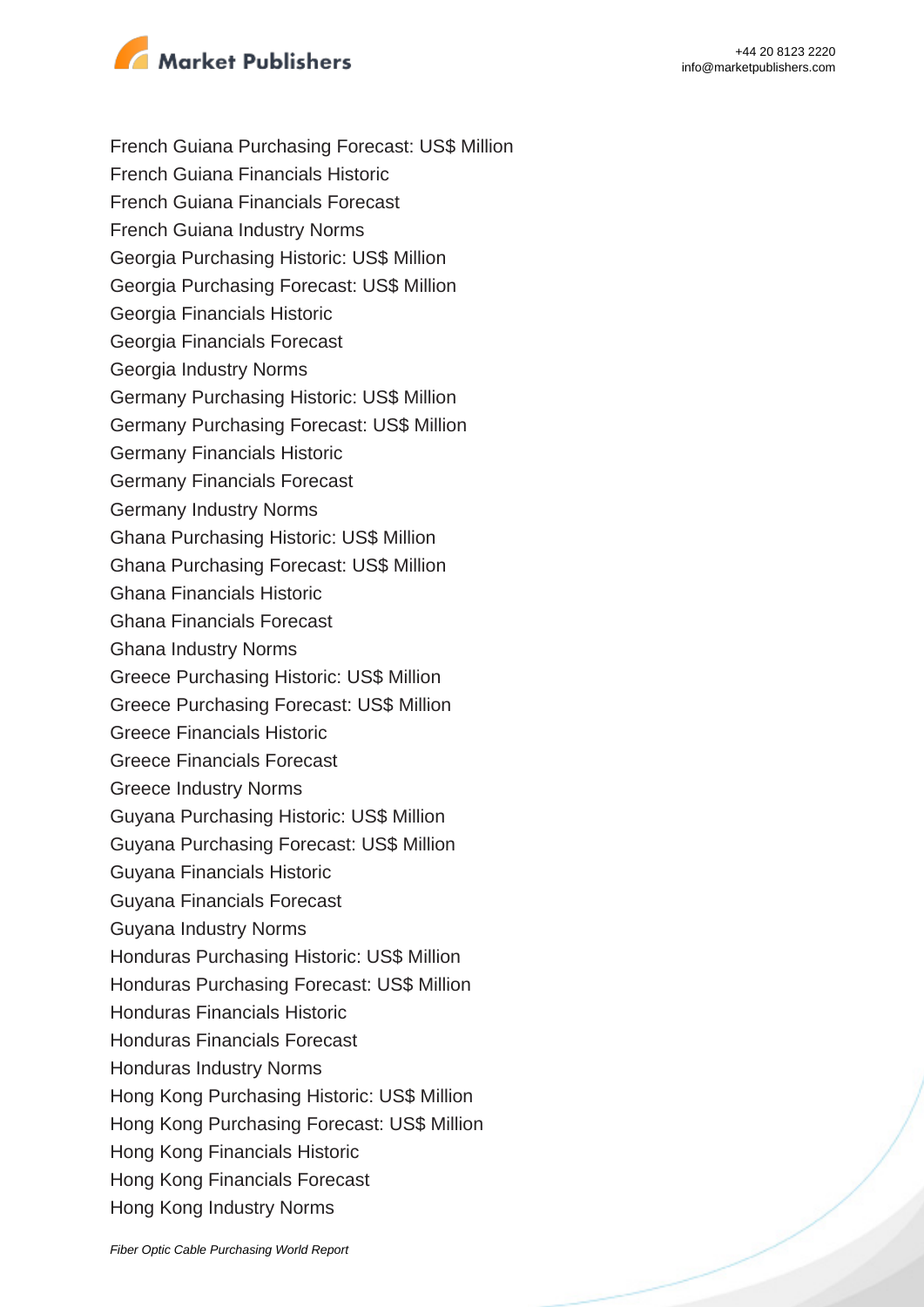

- Hungary Purchasing Historic: US\$ Million
- Hungary Purchasing Forecast: US\$ Million
- Hungary Financials Historic
- Hungary Financials Forecast
- Hungary Industry Norms
- Iceland Purchasing Historic: US\$ Million
- Iceland Purchasing Forecast: US\$ Million
- Iceland Financials Historic
- Iceland Financials Forecast
- Iceland Industry Norms
- India Purchasing Historic: US\$ Million
- India Purchasing Forecast: US\$ Million
- India Financials Historic
- India Financials Forecast
- India Industry Norms
- Indonesia Purchasing Historic: US\$ Million
- Indonesia Purchasing Forecast: US\$ Million
- Indonesia Financials Historic
- Indonesia Financials Forecast
- Indonesia Industry Norms
- Iran Purchasing Historic: US\$ Million
- Iran Purchasing Forecast: US\$ Million
- Iran Financials Historic
- Iran Financials Forecast
- Iran Industry Norms
- Ireland Purchasing Historic: US\$ Million
- Ireland Purchasing Forecast: US\$ Million
- Ireland Financials Historic
- Ireland Financials Forecast
- Ireland Industry Norms
- Israel Purchasing Historic: US\$ Million
- Israel Purchasing Forecast: US\$ Million
- Israel Financials Historic
- Israel Financials Forecast
- Israel Industry Norms
- Italy Purchasing Historic: US\$ Million
- Italy Purchasing Forecast: US\$ Million
- Italy Financials Historic
- Italy Financials Forecast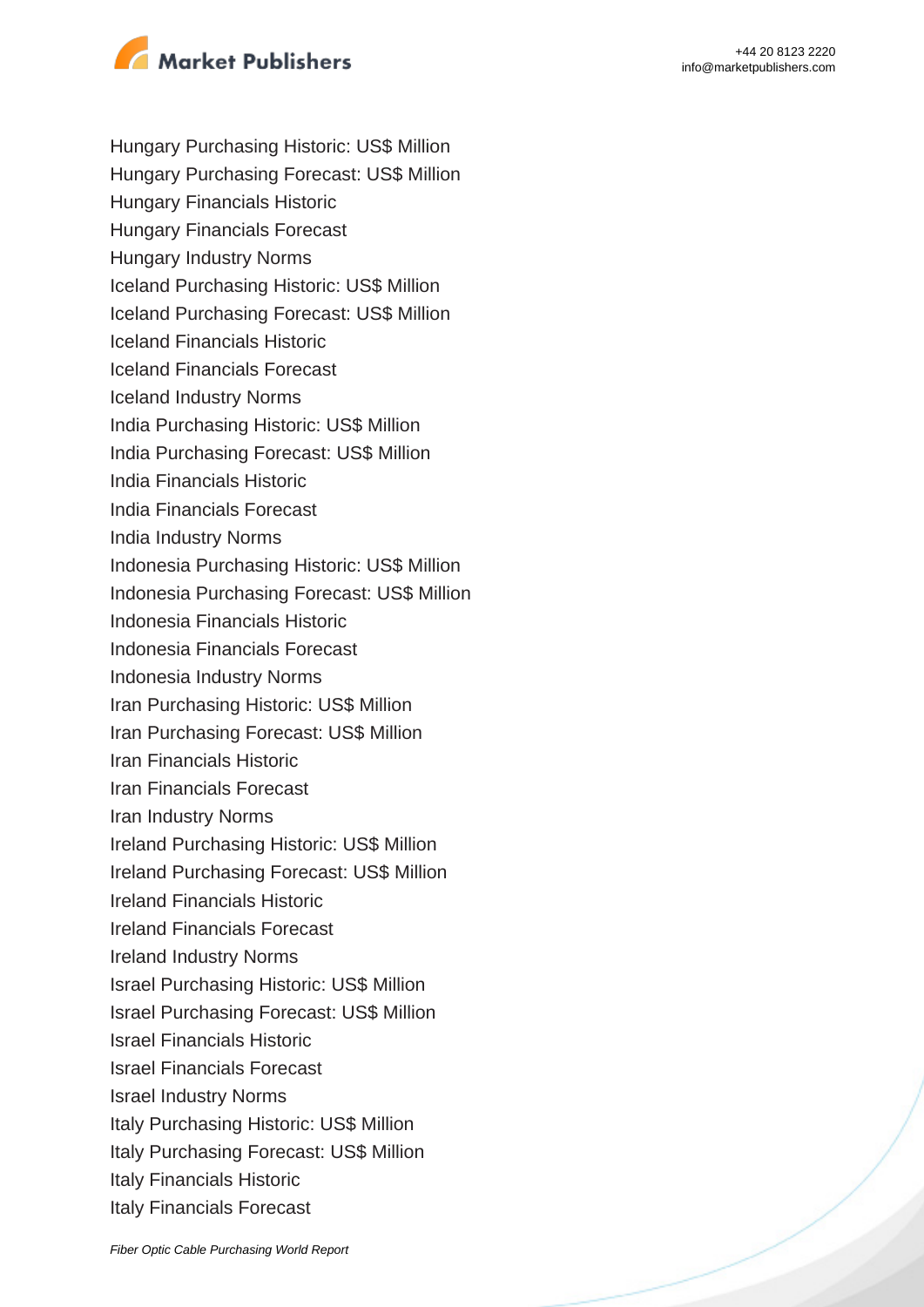

Italy Industry Norms

- Jamaica Purchasing Historic: US\$ Million
- Jamaica Purchasing Forecast: US\$ Million
- Jamaica Financials Historic
- Jamaica Financials Forecast
- Jamaica Industry Norms
- Japan Purchasing Historic: US\$ Million
- Japan Purchasing Forecast: US\$ Million
- Japan Financials Historic
- Japan Financials Forecast
- Japan Industry Norms
- Kazakhstan Purchasing Historic: US\$ Million
- Kazakhstan Purchasing Forecast: US\$ Million
- Kazakhstan Financials Historic
- Kazakhstan Financials Forecast
- Kazakhstan Industry Norms
- Kenya Purchasing Historic: US\$ Million
- Kenya Purchasing Forecast: US\$ Million
- Kenya Financials Historic
- Kenya Financials Forecast
- Kenya Industry Norms
- Kuwait Purchasing Historic: US\$ Million
- Kuwait Purchasing Forecast: US\$ Million
- Kuwait Financials Historic
- Kuwait Financials Forecast
- Kuwait Industry Norms
- Kyrgyzstan Purchasing Historic: US\$ Million
- Kyrgyzstan Purchasing Forecast: US\$ Million
- Kyrgyzstan Financials Historic
- Kyrgyzstan Financials Forecast
- Kyrgyzstan Industry Norms
- Laos Purchasing Historic: US\$ Million
- Laos Purchasing Forecast: US\$ Million
- Laos Financials Historic
- Laos Financials Forecast
- Laos Industry Norms
- Latvia Purchasing Historic: US\$ Million
- Latvia Purchasing Forecast: US\$ Million
- Latvia Financials Historic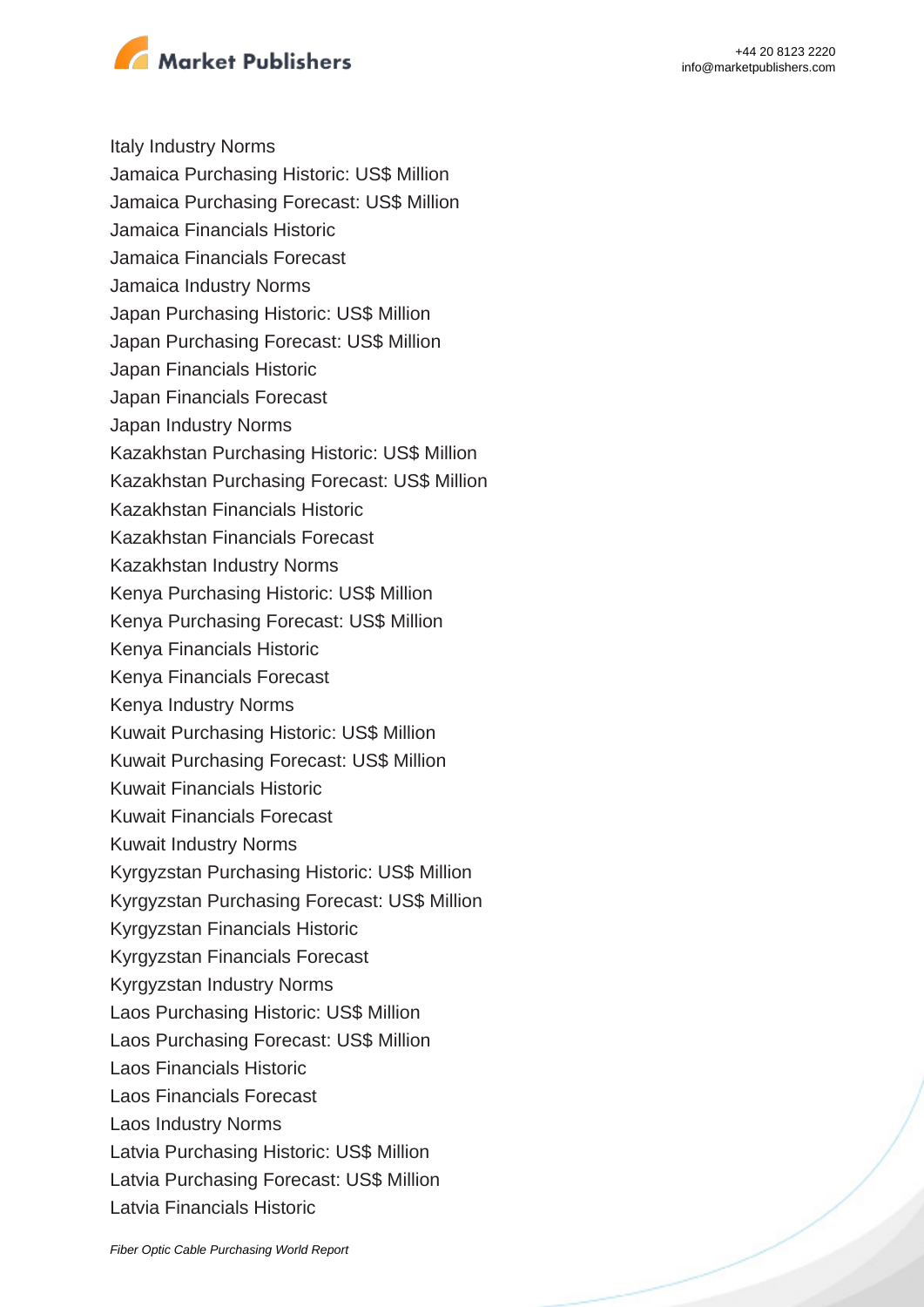

Latvia Financials Forecast

- Latvia Industry Norms
- Lebanon Purchasing Historic: US\$ Million
- Lebanon Purchasing Forecast: US\$ Million
- Lebanon Financials Historic
- Lebanon Financials Forecast
- Lebanon Industry Norms
- Lithuania Purchasing Historic: US\$ Million
- Lithuania Purchasing Forecast: US\$ Million
- Lithuania Financials Historic
- Lithuania Financials Forecast
- Lithuania Industry Norms
- Luxembourg Purchasing Historic: US\$ Million
- Luxembourg Purchasing Forecast: US\$ Million
- Luxembourg Financials Historic
- Luxembourg Financials Forecast
- Luxembourg Industry Norms
- Malawi Purchasing Historic: US\$ Million
- Malawi Purchasing Forecast: US\$ Million
- Malawi Financials Historic
- Malawi Financials Forecast
- Malawi Industry Norms
- Malaysia Purchasing Historic: US\$ Million
- Malaysia Purchasing Forecast: US\$ Million
- Malaysia Financials Historic
- Malaysia Financials Forecast
- Malaysia Industry Norms
- Mexico Purchasing Historic: US\$ Million
- Mexico Purchasing Forecast: US\$ Million
- Mexico Financials Historic
- Mexico Financials Forecast
- Mexico Industry Norms
- Morocco Purchasing Historic: US\$ Million
- Morocco Purchasing Forecast: US\$ Million
- Morocco Financials Historic
- Morocco Financials Forecast
- Morocco Industry Norms
- Netherlands Purchasing Historic: US\$ Million
- Netherlands Purchasing Forecast: US\$ Million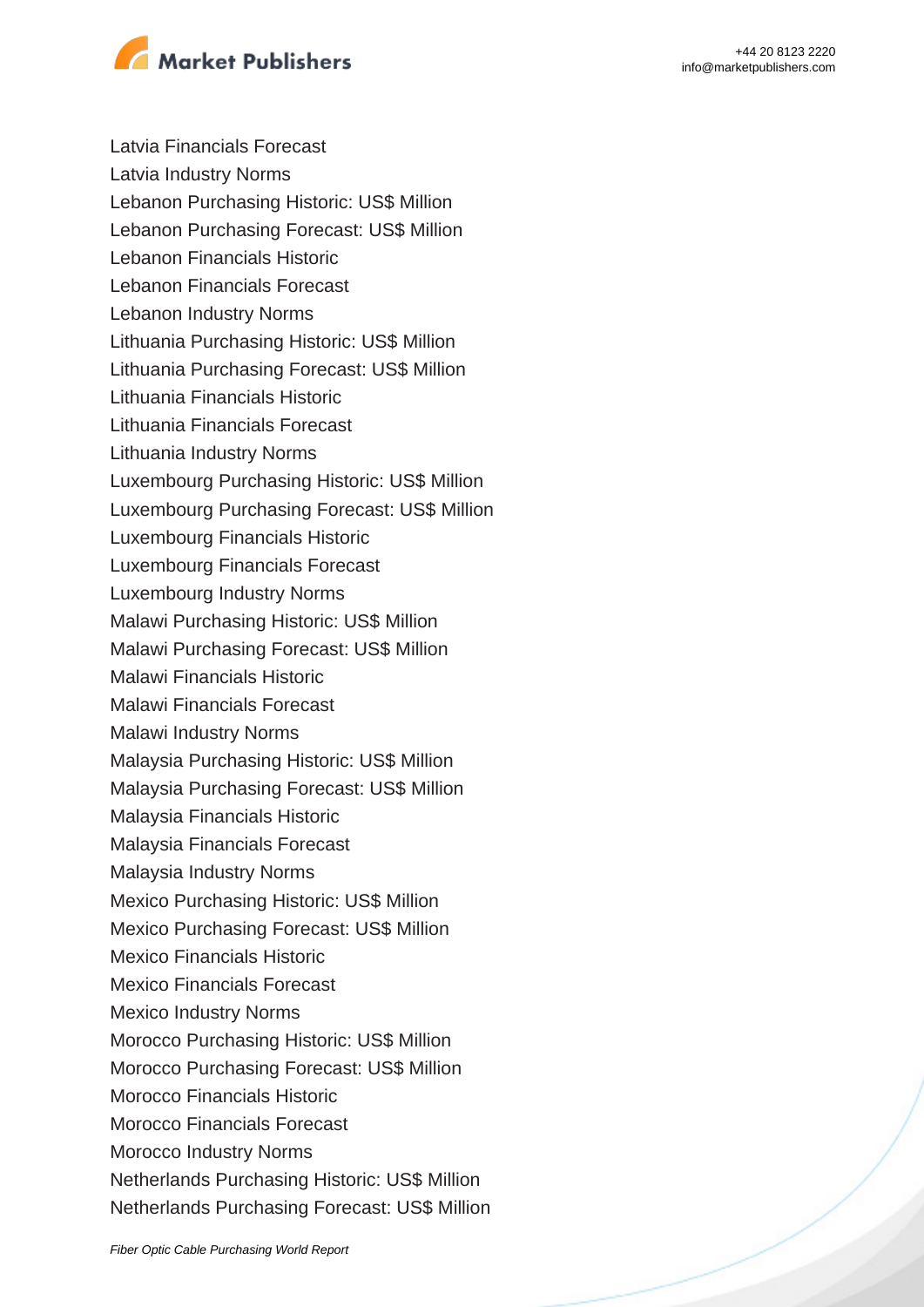



Netherlands Financials Historic Netherlands Financials Forecast Netherlands Industry Norms New Zealand Purchasing Historic: US\$ Million New Zealand Purchasing Forecast: US\$ Million New Zealand Financials Historic New Zealand Financials Forecast New Zealand Industry Norms Nicaragua Purchasing Historic: US\$ Million Nicaragua Purchasing Forecast: US\$ Million Nicaragua Financials Historic Nicaragua Financials Forecast Nicaragua Industry Norms Nigeria Purchasing Historic: US\$ Million Nigeria Purchasing Forecast: US\$ Million Nigeria Financials Historic Nigeria Financials Forecast Nigeria Industry Norms Norway Purchasing Historic: US\$ Million Norway Purchasing Forecast: US\$ Million Norway Financials Historic Norway Financials Forecast Norway Industry Norms Pakistan Purchasing Historic: US\$ Million Pakistan Purchasing Forecast: US\$ Million Pakistan Financials Historic Pakistan Financials Forecast Pakistan Industry Norms Panama Purchasing Historic: US\$ Million Panama Purchasing Forecast: US\$ Million Panama Financials Historic Panama Financials Forecast Panama Industry Norms Paraguay Purchasing Historic: US\$ Million Paraguay Purchasing Forecast: US\$ Million Paraguay Financials Historic Paraguay Financials Forecast Paraguay Industry Norms Peru Purchasing Historic: US\$ Million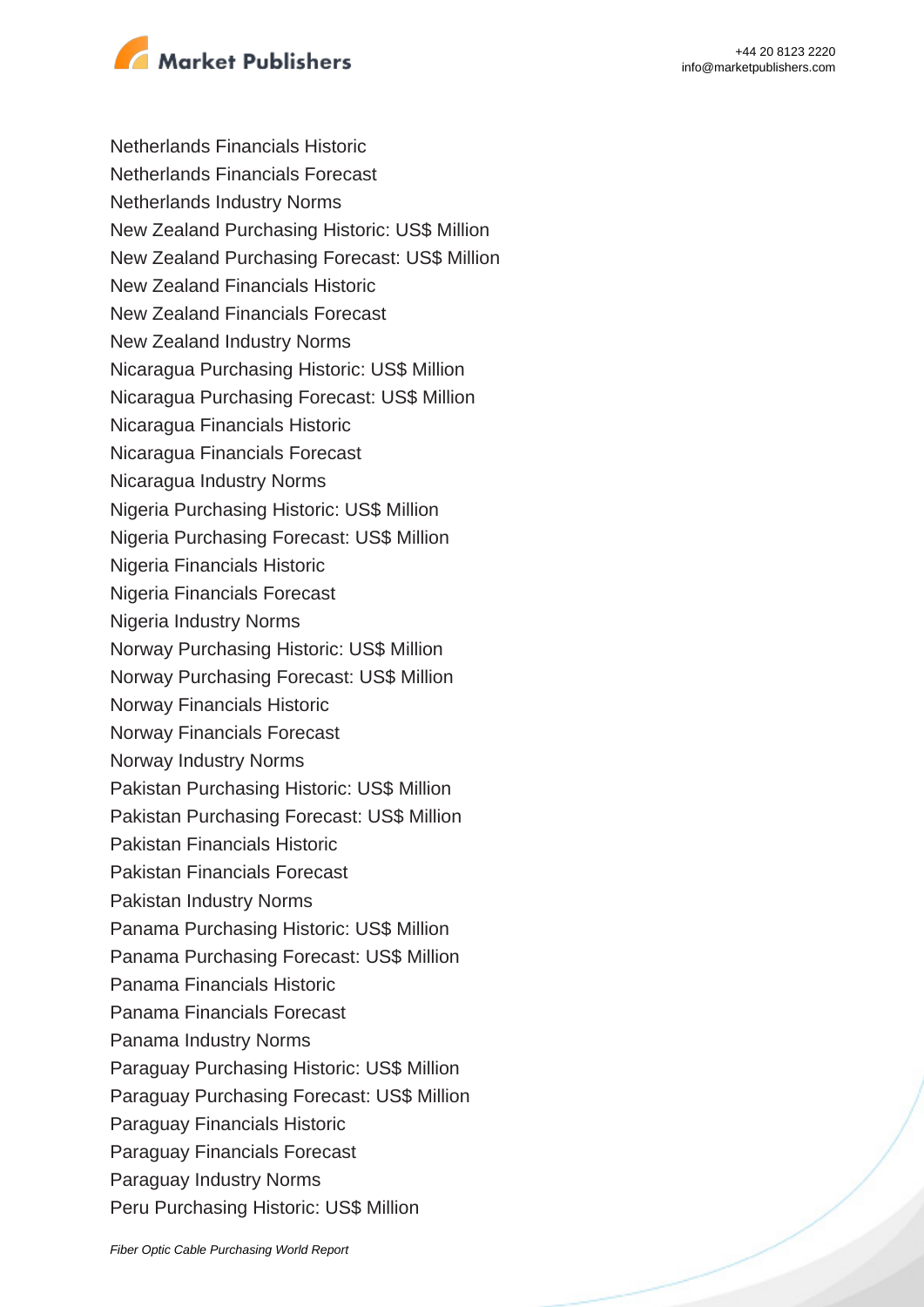

- Peru Purchasing Forecast: US\$ Million
- Peru Financials Historic
- Peru Financials Forecast
- Peru Industry Norms
- Philippines Purchasing Historic: US\$ Million
- Philippines Purchasing Forecast: US\$ Million
- Philippines Financials Historic
- Philippines Financials Forecast
- Philippines Industry Norms
- Poland Purchasing Historic: US\$ Million
- Poland Purchasing Forecast: US\$ Million
- Poland Financials Historic
- Poland Financials Forecast
- Poland Industry Norms
- Portugal Purchasing Historic: US\$ Million
- Portugal Purchasing Forecast: US\$ Million
- Portugal Financials Historic
- Portugal Financials Forecast
- Portugal Industry Norms
- Romania Purchasing Historic: US\$ Million
- Romania Purchasing Forecast: US\$ Million
- Romania Financials Historic
- Romania Financials Forecast
- Romania Industry Norms
- Russia Purchasing Historic: US\$ Million
- Russia Purchasing Forecast: US\$ Million
- Russia Financials Historic
- Russia Financials Forecast
- Russia Industry Norms
- Saudi Arabia Purchasing Historic: US\$ Million
- Saudi Arabia Purchasing Forecast: US\$ Million
- Saudi Arabia Financials Historic
- Saudi Arabia Financials Forecast
- Saudi Arabia Industry Norms
- Serbia and Montenegro Purchasing Historic: US\$ Million
- Serbia and Montenegro Purchasing Forecast: US\$ Million
- Serbia and Montenegro Financials Historic
- Serbia and Montenegro Financials Forecast
- Serbia and Montenegro Industry Norms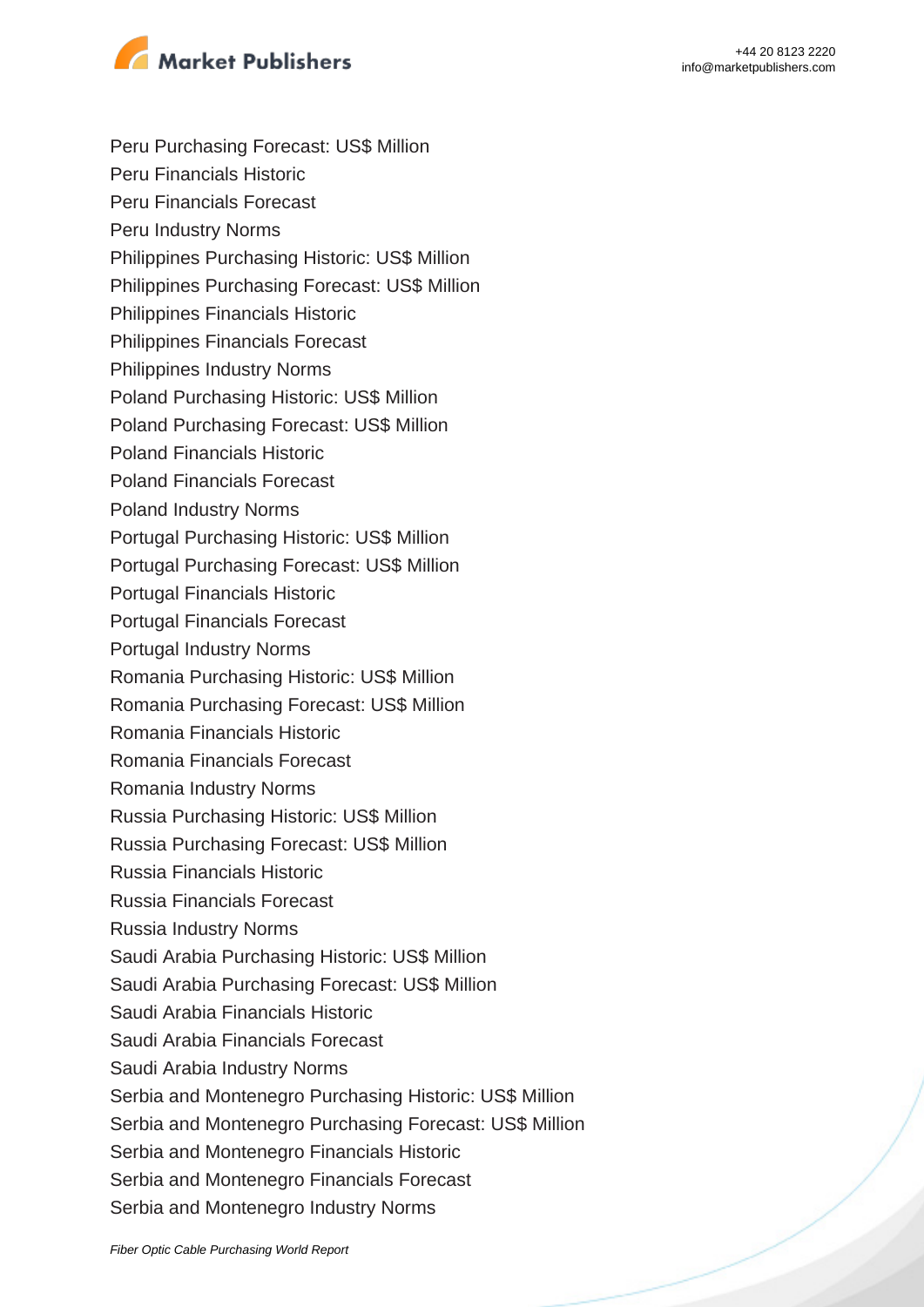

- Singapore Purchasing Historic: US\$ Million
- Singapore Purchasing Forecast: US\$ Million
- Singapore Financials Historic
- Singapore Financials Forecast
- Singapore Industry Norms
- Slovakia Purchasing Historic: US\$ Million
- Slovakia Purchasing Forecast: US\$ Million
- Slovakia Financials Historic
- Slovakia Financials Forecast
- Slovakia Industry Norms
- Slovenia Purchasing Historic: US\$ Million
- Slovenia Purchasing Forecast: US\$ Million
- Slovenia Financials Historic
- Slovenia Financials Forecast
- Slovenia Industry Norms
- South Africa Purchasing Historic: US\$ Million
- South Africa Purchasing Forecast: US\$ Million
- South Africa Financials Historic
- South Africa Financials Forecast
- South Africa Industry Norms
- South Korea Purchasing Historic: US\$ Million
- South Korea Purchasing Forecast: US\$ Million
- South Korea Financials Historic
- South Korea Financials Forecast
- South Korea Industry Norms
- Spain Purchasing Historic: US\$ Million
- Spain Purchasing Forecast: US\$ Million
- Spain Financials Historic
- Spain Financials Forecast
- Spain Industry Norms
- Sri Lanka Purchasing Historic: US\$ Million
- Sri Lanka Purchasing Forecast: US\$ Million
- Sri Lanka Financials Historic
- Sri Lanka Financials Forecast
- Sri Lanka Industry Norms
- Suriname Purchasing Historic: US\$ Million
- Suriname Purchasing Forecast: US\$ Million
- Suriname Financials Historic
- Suriname Financials Forecast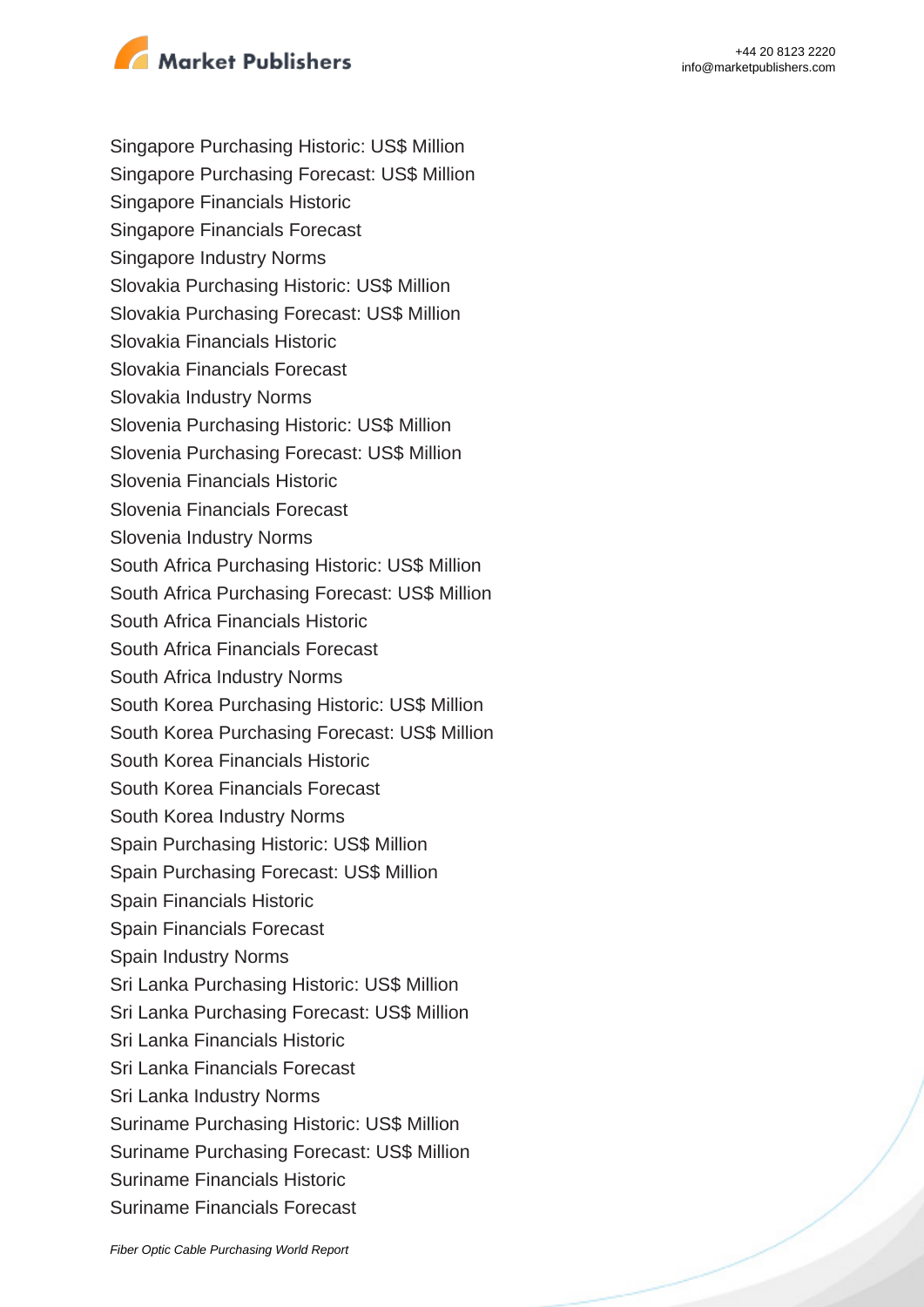

Suriname Industry Norms

- Sweden Purchasing Historic: US\$ Million
- Sweden Purchasing Forecast: US\$ Million
- Sweden Financials Historic
- Sweden Financials Forecast
- Sweden Industry Norms
- Switzerland Purchasing Historic: US\$ Million
- Switzerland Purchasing Forecast: US\$ Million
- Switzerland Financials Historic
- Switzerland Financials Forecast
- Switzerland Industry Norms
- Taiwan Purchasing Historic: US\$ Million
- Taiwan Purchasing Forecast: US\$ Million
- Taiwan Financials Historic
- Taiwan Financials Forecast
- Taiwan Industry Norms
- Tanzania Purchasing Historic: US\$ Million
- Tanzania Purchasing Forecast: US\$ Million
- Tanzania Financials Historic
- Tanzania Financials Forecast
- Tanzania Industry Norms
- Thailand Purchasing Historic: US\$ Million
- Thailand Purchasing Forecast: US\$ Million
- Thailand Financials Historic
- Thailand Financials Forecast
- Thailand Industry Norms
- Tunisia Purchasing Historic: US\$ Million
- Tunisia Purchasing Forecast: US\$ Million
- Tunisia Financials Historic
- Tunisia Financials Forecast
- Tunisia Industry Norms
- Turkey Purchasing Historic: US\$ Million
- Turkey Purchasing Forecast: US\$ Million
- Turkey Financials Historic
- Turkey Financials Forecast
- Turkey Industry Norms
- Uganda Purchasing Historic: US\$ Million
- Uganda Purchasing Forecast: US\$ Million
- Uganda Financials Historic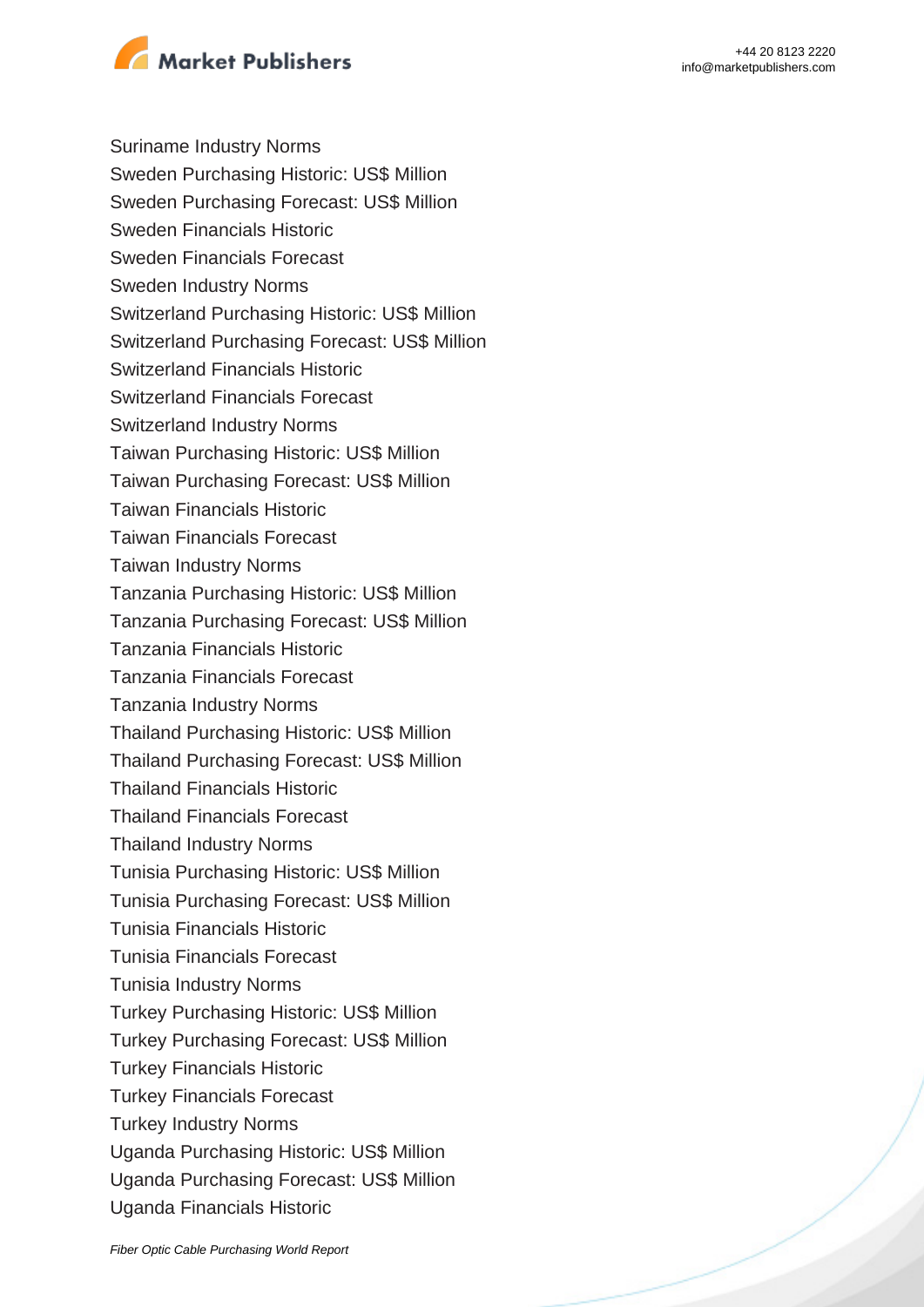

Uganda Financials Forecast Uganda Industry Norms Ukraine Purchasing Historic: US\$ Million Ukraine Purchasing Forecast: US\$ Million Ukraine Financials Historic Ukraine Financials Forecast Ukraine Industry Norms United Arab Emirates Purchasing Historic: US\$ Million United Arab Emirates Purchasing Forecast: US\$ Million United Arab Emirates Financials Historic United Arab Emirates Financials Forecast United Arab Emirates Industry Norms United Kingdom Purchasing Historic: US\$ Million United Kingdom Purchasing Forecast: US\$ Million United Kingdom Financials Historic United Kingdom Financials Forecast United Kingdom Industry Norms United States Purchasing Historic: US\$ Million United States Purchasing Forecast: US\$ Million United States Financials Historic United States Financials Forecast United States Industry Norms Uruguay Purchasing Historic: US\$ Million Uruguay Purchasing Forecast: US\$ Million Uruguay Financials Historic Uruguay Financials Forecast Uruguay Industry Norms Uzbekistan Purchasing Historic: US\$ Million Uzbekistan Purchasing Forecast: US\$ Million Uzbekistan Financials Historic Uzbekistan Financials Forecast Uzbekistan Industry Norms Venezuela Purchasing Historic: US\$ Million Venezuela Purchasing Forecast: US\$ Million Venezuela Financials Historic Venezuela Financials Forecast Venezuela Industry Norms Vietnam Purchasing Historic: US\$ Million Vietnam Purchasing Forecast: US\$ Million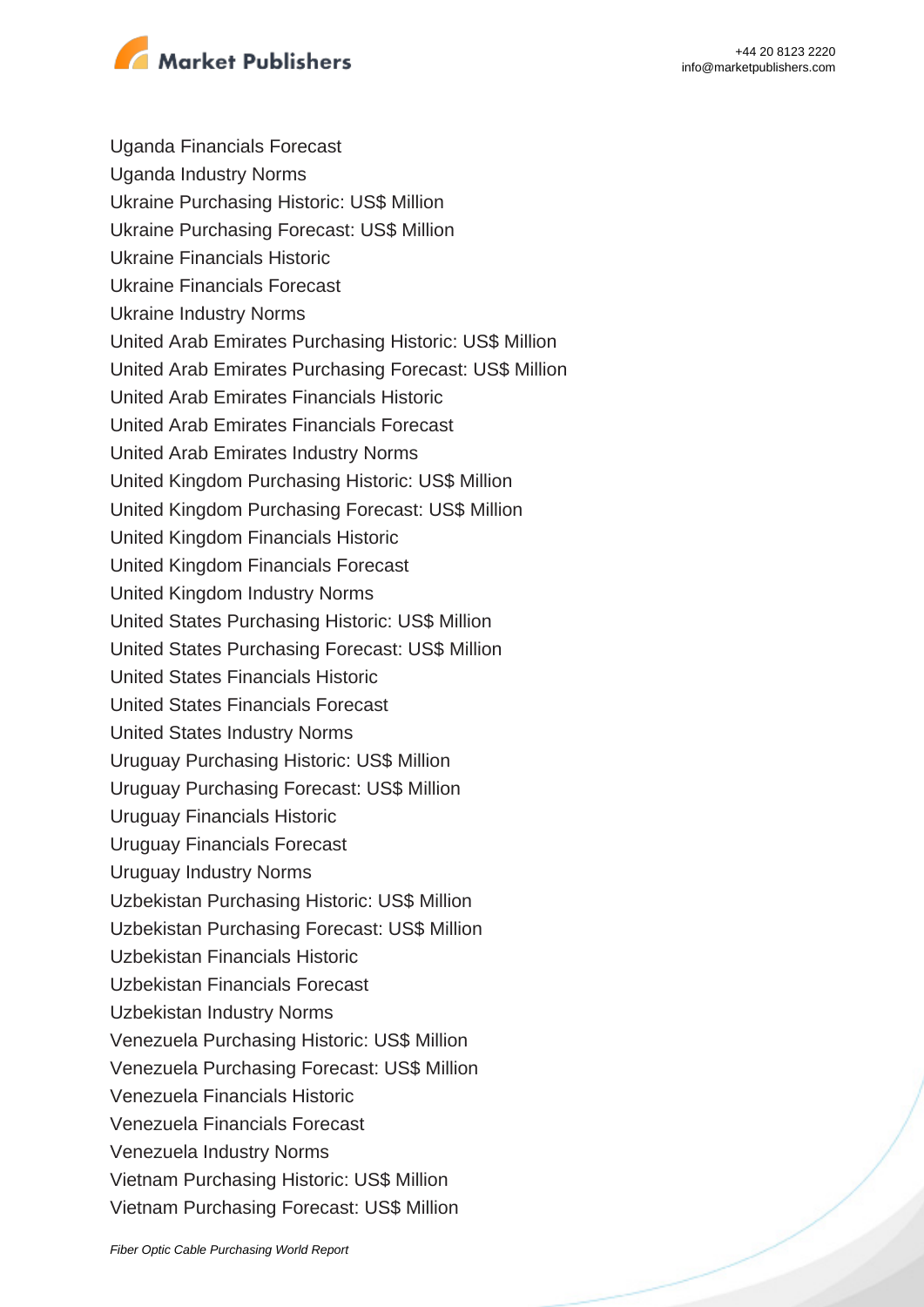

Vietnam Financials Historic Vietnam Financials Forecast Vietnam Industry Norms Zambia Purchasing Historic: US\$ Million Zambia Purchasing Forecast: US\$ Million Zambia Financials Historic Zambia Financials Forecast Zambia Industry Norms

Purchasing Notes & Definitions Financial Notes & Definitions Industry Norms Definitions

To upgrade to the full Database Edition you can use the coupon to order the upgrade edition you need at a reduced cost.

Methodology Database Editions Editions available Purchases & Products Products covered Geographic Coverage Financial data General Contents Database Edition Purchasing Research Contents Databases & Structures Spreadsheets **Chapters Countries Deliverables Toolkits** 

Proprietary Software package compatibility Resource Web The Entry Level product Real Time Support Research & Survey Methodology Analysis

Appendix 1: Regional Report country coverage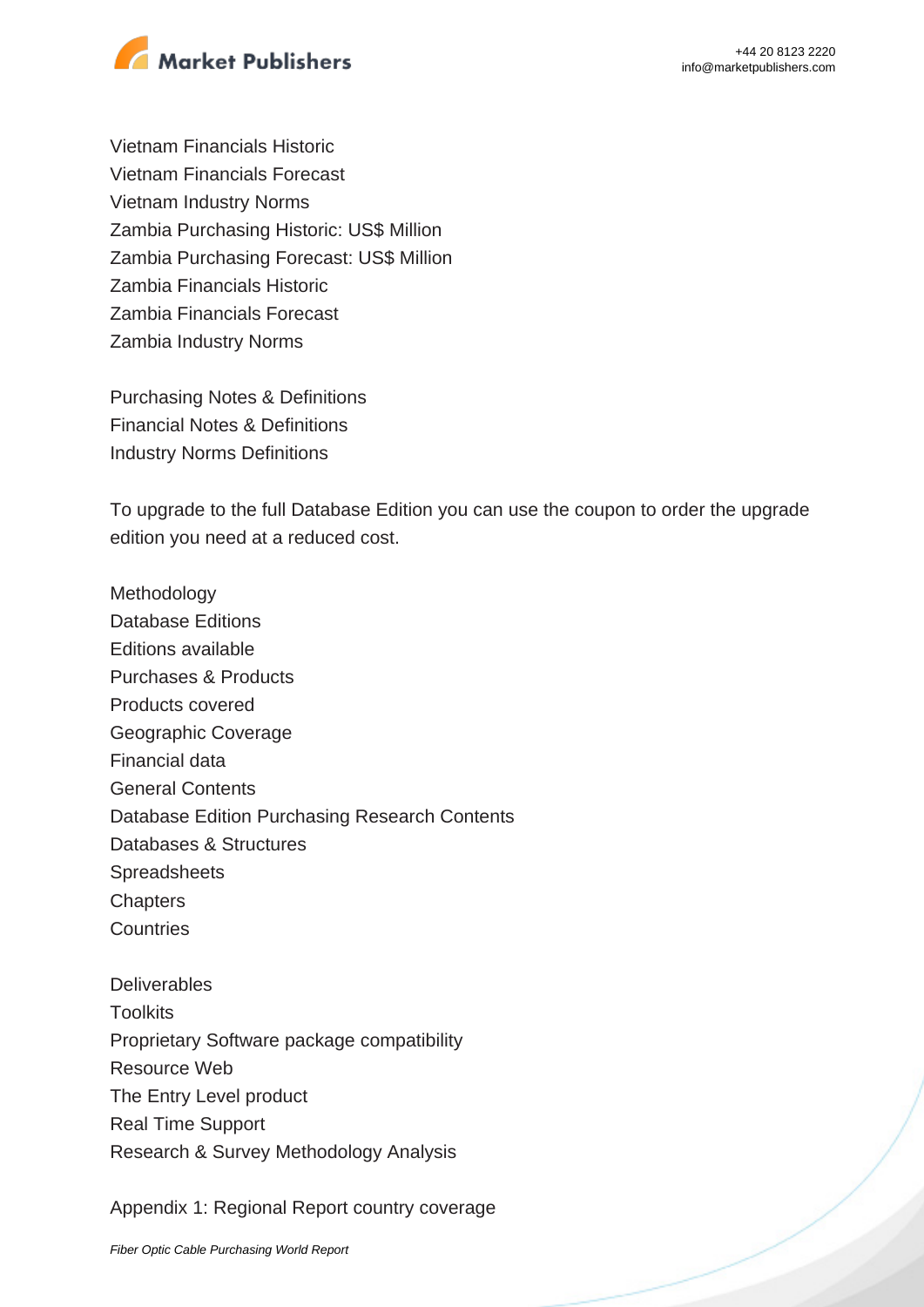

Appendix 2: About the After-Sales Service

How to order After-Sales Services

Modular Research

- 1. Purchasing Research
- 2. Distribution Channels & End Users Data
- 3. Survey Data
- 4. Corporate Data
- 5. Additional Data

Database Products supported by the After-Sales Service